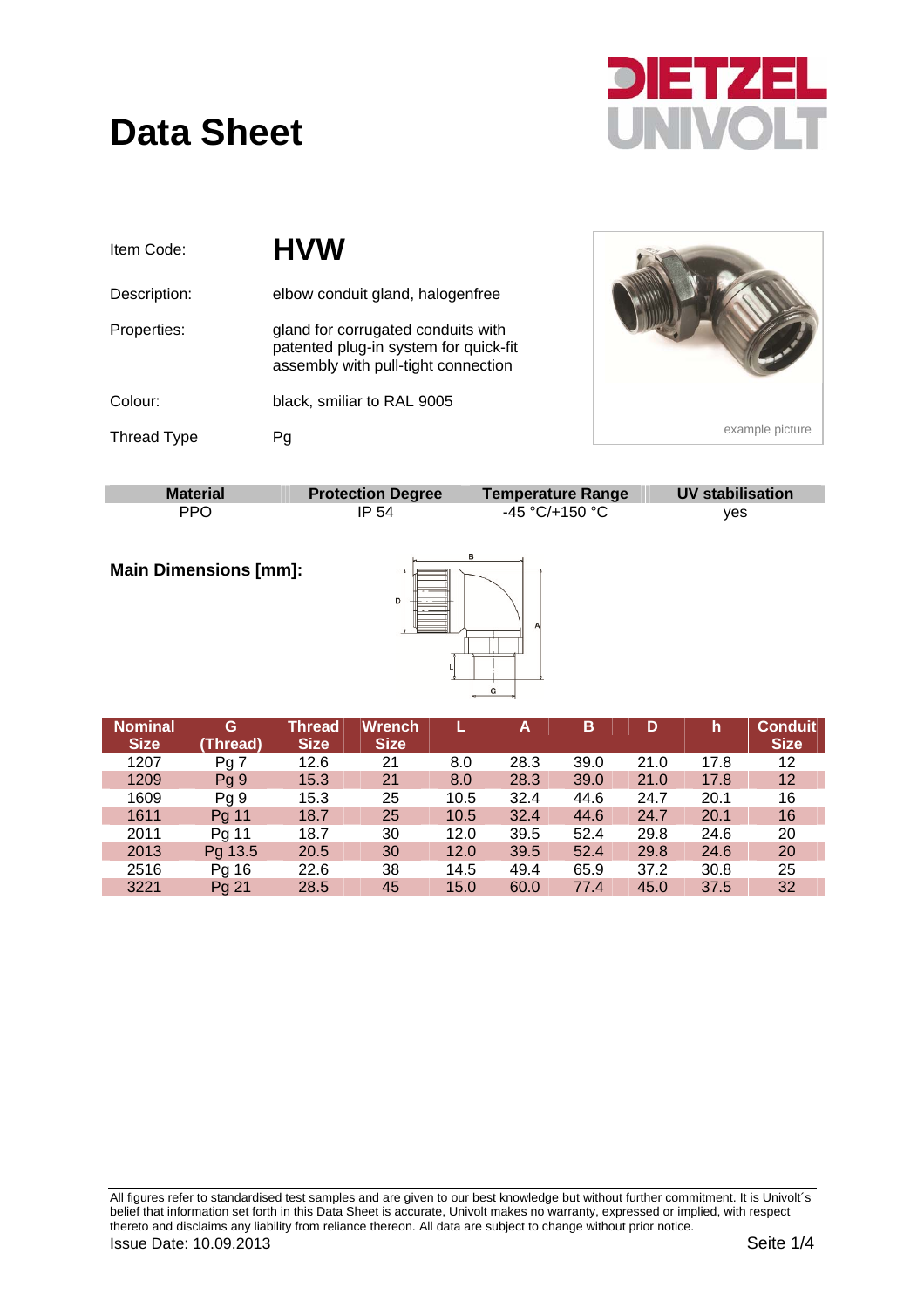## **Package Quantity [pieces]:**

| <b>Nominal Size</b> | <b>Small Package</b> | <b>Large Package</b> |
|---------------------|----------------------|----------------------|
| 1207                | 50                   | 1,600                |
| 1209                | 50                   | 1,600                |
| 1609                | 20                   | 800                  |
| 1611                | 20                   | 800                  |
| 2011                | 20                   | 640                  |
| 2013                | 20                   | 640                  |
| 2516                | 10                   | 320                  |
| 3221                | 10                   | 160                  |

## **Areas of Recommended Application**

Suitable for installation of corrugated conduits and connections with box entries.

All figures refer to standardised test samples and are given to our best knowledge but without further commitment. It is Univolt´s belief that information set forth in this Data Sheet is accurate, Univolt makes no warranty, expressed or implied, with respect thereto and disclaims any liability from reliance thereon. All data are subject to change without prior notice. **Issue Date: 10.09.2013** Seite 2/4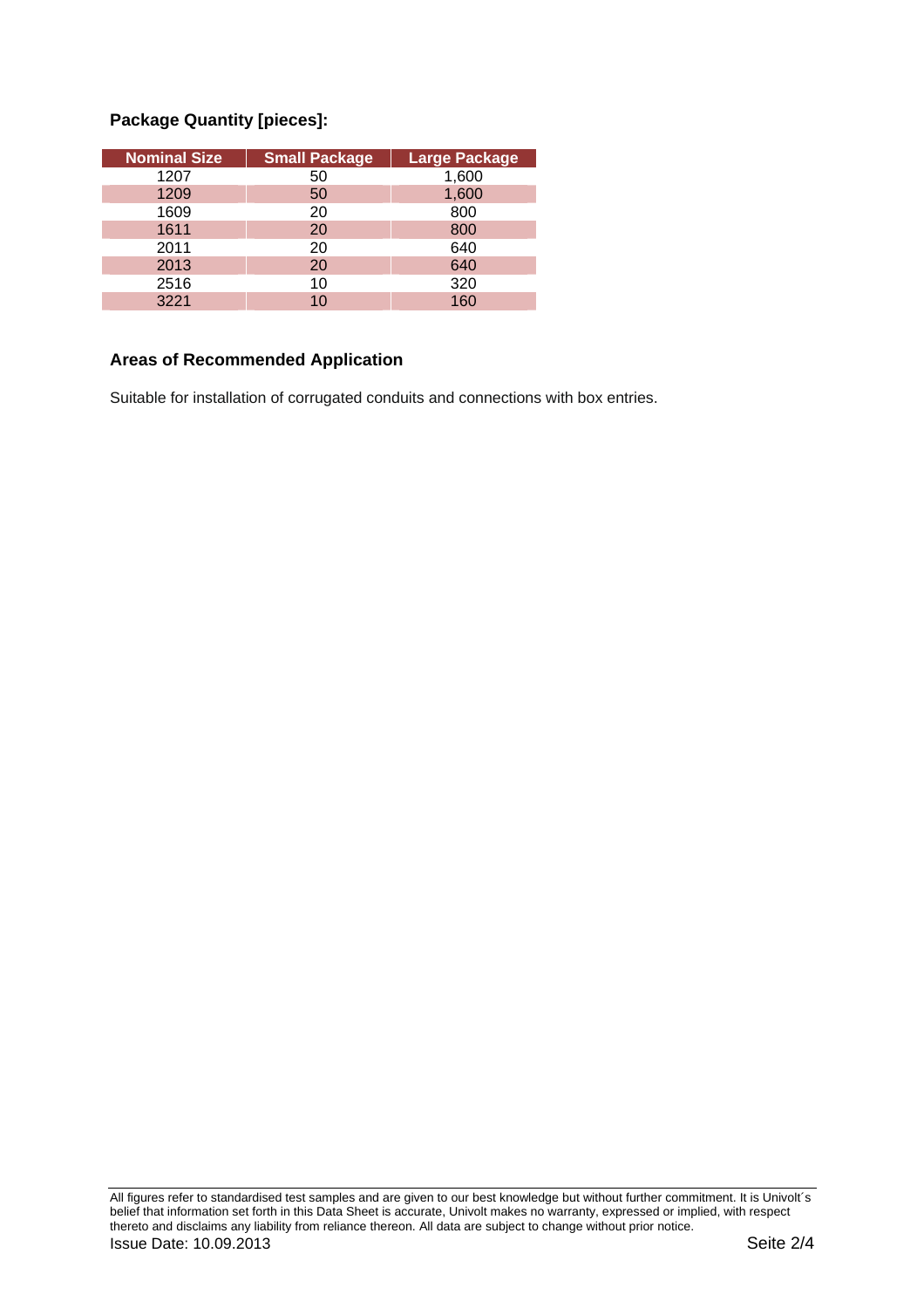



| Item Code:         | HVW [dn] S                                                                                                                                             |                          |                         |
|--------------------|--------------------------------------------------------------------------------------------------------------------------------------------------------|--------------------------|-------------------------|
| Description:       | elbow conduit gland, halogenfree                                                                                                                       |                          |                         |
| Properties:        | gland for corrugated conduits with<br>patented plug-in system for quick-fit<br>assembly with pull-tight connection and<br>jetting water tight sealings |                          |                         |
| Colour:            | black, smiliar to RAL 9005                                                                                                                             |                          | example picture         |
| <b>Thread Type</b> | Pg                                                                                                                                                     |                          |                         |
|                    |                                                                                                                                                        |                          |                         |
| <b>Material</b>    | <b>Protection Degree</b>                                                                                                                               | <b>Temperature Range</b> | <b>UV stabilisation</b> |

| <b>Material</b>              | <b>Protection Degree</b> | <b>Temperature Range</b> | <b>UV stabilisation</b> |
|------------------------------|--------------------------|--------------------------|-------------------------|
| <b>PPO</b>                   | IP 65                    | -45 °C/+150 °C           | ves                     |
| <b>Main Dimensions [mm]:</b> | D                        | в                        |                         |

| <b>Nominal</b><br><b>Size</b> | G<br>(Thread) | <b>Thread</b><br><b>Size</b> | <b>Wrench</b><br><b>Size</b> |      | A    | B    | D    | h    | <b>Conduit</b><br><b>Size</b> |
|-------------------------------|---------------|------------------------------|------------------------------|------|------|------|------|------|-------------------------------|
| 1207                          | Pg 7          | 12.6                         | 21                           | 8.0  | 28.3 | 39.0 | 21.0 | 17.8 | 12                            |
| 1209                          | Pg9           | 15.3                         | 21                           | 8.0  | 28.3 | 39.0 | 21.0 | 17.8 | 12                            |
| 1609                          | Pg 9          | 15.3                         | 25                           | 10.5 | 32.4 | 44.6 | 24.7 | 20.1 | 16                            |
| 1611                          | Pg 11         | 18.7                         | 25                           | 10.5 | 32.4 | 44.6 | 24.7 | 20.1 | 16                            |
| 2011                          | Pg 11         | 18.7                         | 30                           | 12.0 | 39.5 | 52.4 | 29.8 | 24.6 | 20                            |
| 2013                          | Pg 13.5       | 20.5                         | 30                           | 12.0 | 39.5 | 52.4 | 29.8 | 24.6 | 20                            |
| 2516                          | Pg 16         | 22.6                         | 38                           | 14.5 | 49.4 | 65.9 | 37.2 | 30.8 | 25                            |
| 3221                          | Pg 21         | 28.5                         | 45                           | 15.0 | 60.0 | 77.4 | 45.0 | 37.5 | 32                            |

All figures refer to standardised test samples and are given to our best knowledge but without further commitment. It is Univolt´s belief that information set forth in this Data Sheet is accurate, Univolt makes no warranty, expressed or implied, with respect thereto and disclaims any liability from reliance thereon. All data are subject to change without prior notice. **Issue Date: 10.09.2013** Seite 3/4